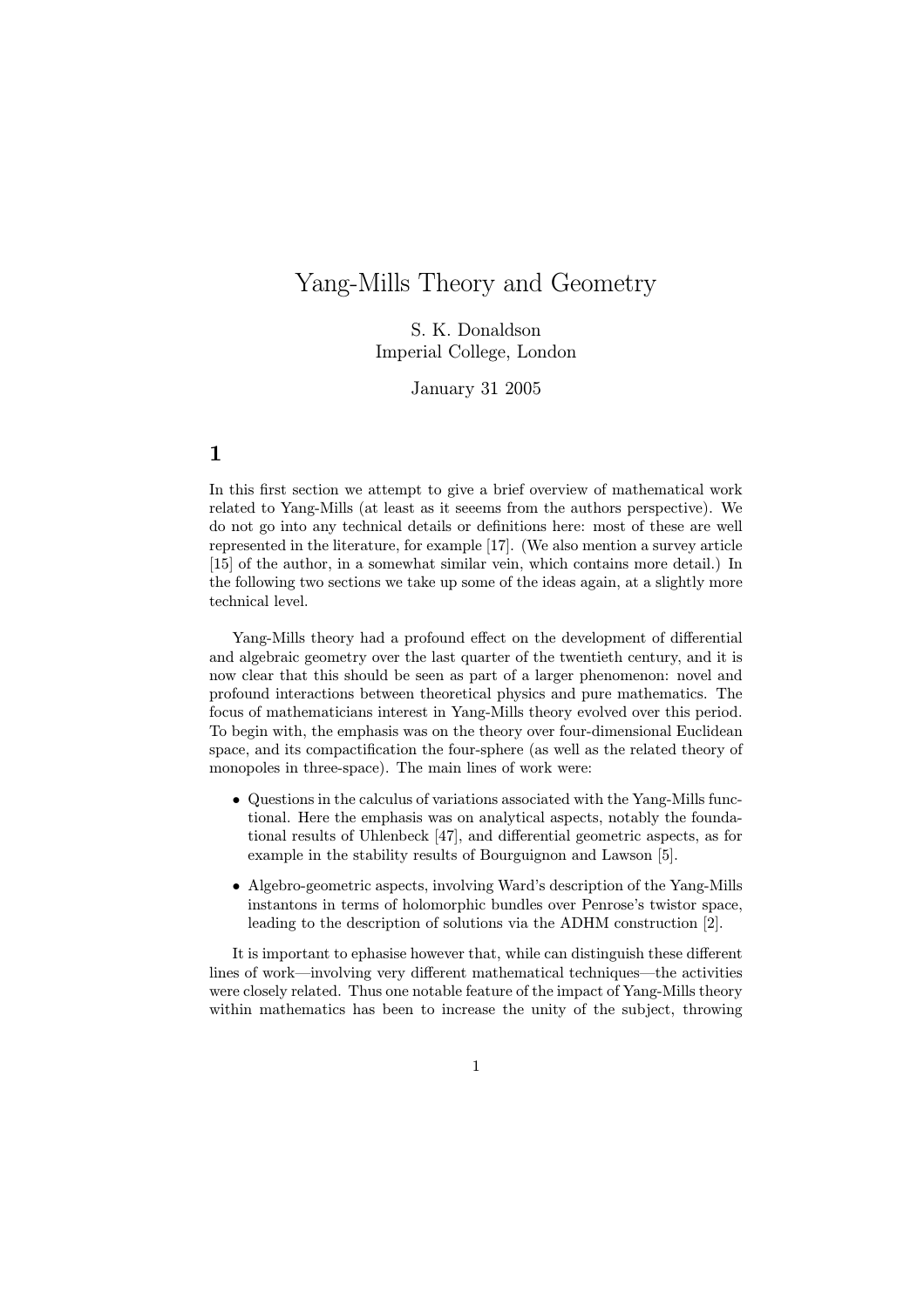bridges between mathematical areas (e.g. PDE theory, vector bundles over complex projective space) which might have been seen before as having little connection. Another important strand was furnished by topology, notably in the paper of Atiyah and Jones [4]. The issue which this brought to the fore was that the Yang-Mills functional can be regarded as a function defined on a space with a rich topology (the space of connections on a fixed bundle, modulo gauge), so one could hope that this would be reflected (on the lines of Morse Theory) in the topology of the critical set. On the other hand this critical set consists of the moduli space of instantons (the absolute minimum) and higher critical points, so leading to a circle of questions involving the homotopy groups of the instanton moduli spaces and the existence of higher critical points (and their Morse indices). These topological aspects were also important in connection with "anomalies" and Atiyah-Singer index theory.

From the early 1980's the centre of activity evolved in roughly the following ways.

- Taubes introduced novel and deep techniques to attack the questions in the calculus of variations sketched above [43]. In a different direction, Taubes took the natural but critical step of studying Yang-Mills instantons over general Riemannian four-manifolds [42] (in contrast to earlier work which had concentrated on special classes of Riemannian manifolds such as symmetric spaces or "self-dual" manifolds [3]). In both cases, the work centred on the fact that one can have small, highly concentrated "bubblelike" instantons; related to the conformal invariance of Yang-Mills theory in four dimensions.
- The instanton equations, and the moduli spaces of their solutions, were applied to solve outstanding problems in four-manifold topology. The two themes here were first to show that certain intersection forms could not be realised by smooth four-manifolds and second, complementary, to define new invariants distinguishing smooth manifolds with the same intersection forms. Fortuitously, this development occurred at almost the same time as, coming from a completely different direction, Freedman produced his theory of topological four-manifolds.
- The Hitchin-Kobayshi conjecture (which was established in different forms in [10], [11], [48]) set out a very general relation between Yang-Mills theory over complex Kahler manifolds and holomorphic bundles, specifically Mumford's theory of "stability".

It is important to emphasise again that these different strands were tightly interwoven. For example, Taubes' techniques for constructing solutions lead to the description of the "boundary" of the instanton moduli space which was the key to the first differential-topological applications, and the solution of the Hitchin-Kobayshi conjecture allowed the first calculations of the new invariants,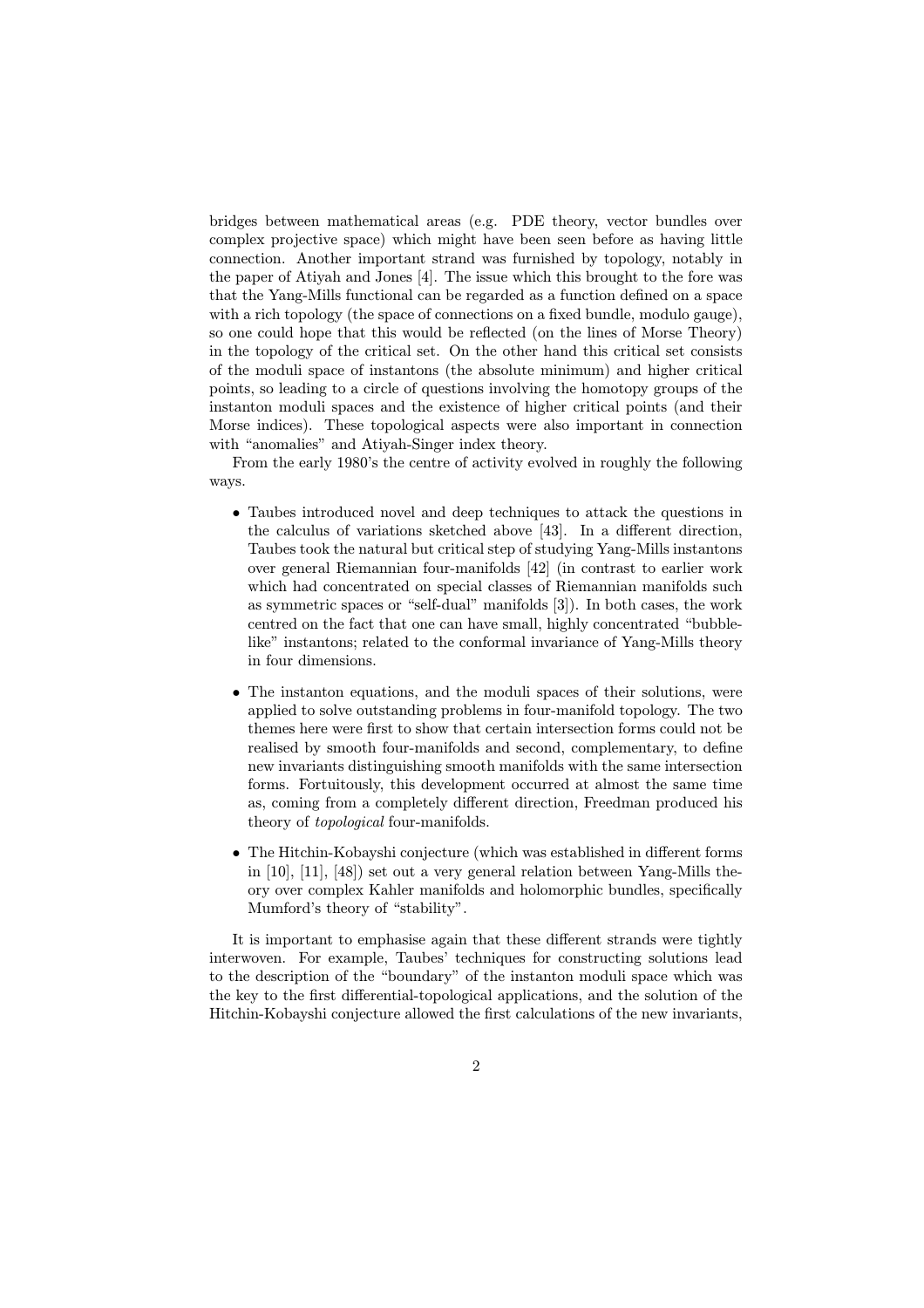in the case of algebraic surfaces. There was an exciting period (in the late 1980's and early 1990's) when developments in the analysis of the instanton equations (as for example in the work of Mrowka [27]) and in the algebraic geometry of holomorphic bundles (as for example in the work of Friedman [24]) fed directly into new results in four-manifold topology.

In parallel with this activity in the mathematical aspects of Yang-Mills theory, another prominent development in mathematics arose in the field of symplectic geometry. This emerged as a major area over much the same period, seminal influences coming from Arnold, and in particular the "Arnold conjecture", and Gromov. This contemporaneous development was tightly bound up with that in Yang-Mills theory, in two different ways. On the one hand, there is a detailed analogy between Yang-Mills theory over 4-manifolds and the geometry of maps from a Riemann surface to a symplectic manifold. The Yang-Mills functional is analogous to the harmonic maps "energy functional" and the Yang-Mills instantons to the pesudo-holomorphic maps (defined after a choice of a compatible almost-complex structure on the symplectic manifold). On the other hand, symplectic geometry and the idea of a "moment map" provide an important motivation for the Kobayshi-Hitchin conjecture. This goes back to Atiyah and Bott [1] who pointed out, in particular, that the moduli spaces of flat connections over surfaces have natural symplectic structures. In the first direction, the analogy with harmonic maps was prominent in Uhlenbeck's work and also in Atiyah and Jones' formulation of their conjecture on the stabilistion of the homotopy groups of the instanton moduli spaces for large Pontrayagin class (analogous to a theorem of Segal for holomorphic maps). Gromov's celebrated paper [28] began the use of pseudo-holomorphic maps as a tool in symplectic geometry in analogy with the use of instantons in four-manifold theory. This was followed by the work of Floer, who introduced the Floer cohomology groups in both the the symplectic and Yang-Mills settings [22], [23]. In the second direction, the "moment map" point of view served as a guide to the introduction of many extensions of the Hitchin-Kobayshi conjecture to "augmented bundles": holomorphic bundles with some additional structure such as a section (or Higgs field)[7]. The symplectic structure on moduli spaces of flat connections was a vital feature of Witten's work on 3-manifold and knot invariants [49].

It is less easy to summarise developments over, roughly, the past decade. Partly, perhaps, this is because the author has been less actively involved in the area over this period. Partly, because the activity which could be immediately classified as "the mathematics of Yang-Mills theory" has, perhaps, abated somewhat. Some of the motivating questions sketched above have been answered: for example, in the proof of the Atiyah-Jones conjecture [6], and the existence of non-minimal solutions [39]. The theory of four-manifold invariants was revolutionised in 1994 with the work of Seiberg and Witten[50] (and the earlier work of Kronheimer and Mrowka [33]). Thus the theory of these new invariants for closed four-manifolds appears now in rather complete shape: we have a collec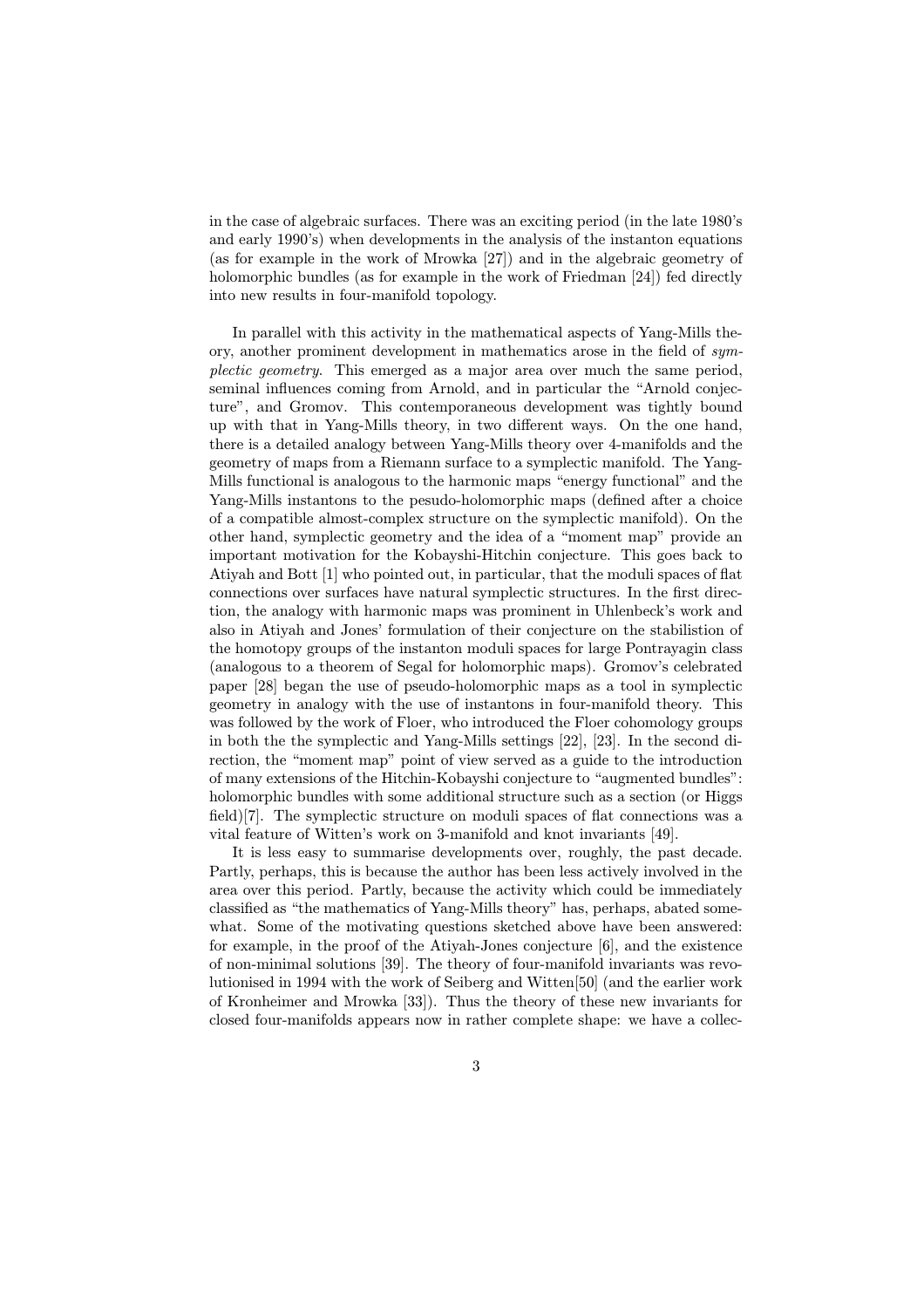tion of distinguished "basic classes" in the two dimensional cohomology of the four-manifold, with associated multiplicities. Moreover these invariants can be calculated in many cases of interest. The basic classes can be thought of, very roughly, as generalisations of the first Chern class, in the case of a complex surface. For four-dimensional symplectic manifolds the invariants coincide with the Gromov-Witten pseudo-holomorphic curve invariants, by the renowned results of Taubes [44]. Many of the most interesting recent developments have involved the Floer Theory and interactions with three-manifold topology. A highlight here is the proof by Kronheimer and Mrowka of "Property P"[34]; involving a wonderful synthesis of instanton theory, Seiberg-Witten theory, symplectic and contact geometry.

The remarks above are not meant to suggest that the impact of Yang-Mills theory on mathematics has been a transient phenomenon. Rather, the ideas have diffused to stimulate a whole variety of fields and have thus merged with other strains, as opposed to forming a clearly defined research area. For one example, Hitchin's work on bundles with Higgs fields over Riemann surfaces [29] is important in Drinfeld's Geometric Langlands correspondence. For another, analogues of the instanton invariants for connections over manifolds with special holonomy seem to be coming into prominence in the context of M-theory.

#### 2

In this section we discuss some ideas which have been particularly important in the mathematical work on Yang-Mills theory, and which have subsequently had a wider influence in geometry.

#### 2.1 Gauge invariance

One point to make is that Yang-Mills theory provides a relatively simple testing ground for various constructions. At the most naive level one can say that the Yang-Mills equations themselves can be written down in a comparatively compact shape. For example, the Yang-Mills instanton equations over  $\mathbb{R}^4$  are:

$$
F_{12}=F_{34}\;,\; F_{13}=F_{42}\;,\; F_{14}=F_{23},\;
$$

where

$$
F_{ij} = \frac{\partial A_j}{\partial x_i} - \frac{\partial A_i}{\partial x_j} - [A_i, A_j],
$$

is the curvature expressed in terms of the (local) connection form  $A_i$ . Compare this with the complexity of the Einstein equations, say, for a Riemannian metric. (One important line of work, which we have not mentioned above, is that which casts most of the known integrable PDE as special reduced forms of these elegant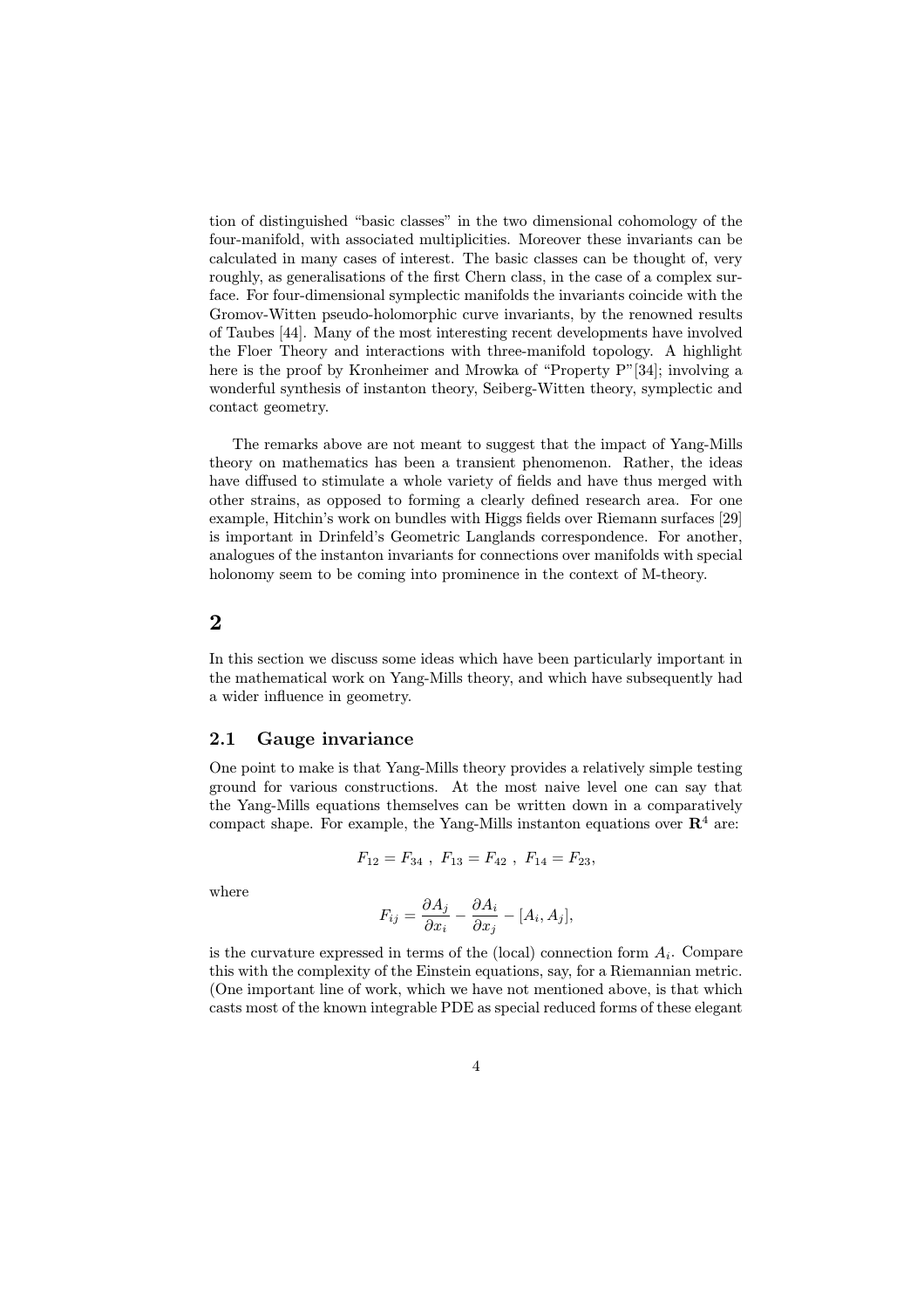instanton equations [35].) A more significant point is that we encounter gauge symmetry in the Yang-Mills equations

$$
A \mapsto gAg^{-1} - (dg)g^{-1}.
$$

Globally, we construct the "moduli space" of instantons (say) as a subset of a quotient  $\mathcal{A}/\mathcal{G}$  where  $\mathcal{A}$  is the affine space of all connections and  $\mathcal{G}$  is the gauge group and (modulo technical details) we model this quotient on local slices using the Coulomb constraint

$$
\{A_0 + a : d_{A_0}^* a = 0, ||a|| < \epsilon\}.
$$

Locally, working with connections over a ball, the existence of a representative in the gauge group orbit which satisfies the Coulomb condition is at the core of Uhlenbeck's basic result [47]. All of these ideas are now well known and have been widely used. The point we wish to bring out is the comparatively simple nature of the gauge group, when compared with other infinite dimensional groups such as diffeomorphism groups. Yang-Mills theory thus provides perhaps the simplest step beyond linear theory (such as the Hodge theory to which Yang-Mills theory reduces in the abelian case). Similar ideas have since been applied in the context of Riemannian geometry and diffeomorphism groups: for example in the study of compactness of moduli spaces of Einstein four-manifolds, where the existence of harmonic coordinate systems takes the place of Uhlenbeck's Coulomb gauge fixing [36]. This is not to suggest that such ideas had not entered geometry before—for example, many occur in the Kodaira-Spencer theory of deformations of complex structures—but their success and imporatnce in Yang-Mills theory has certainly made them more of a standard tool.

#### 2.2 Fredholm differential topology

The invariants of a compact four-manifold  $X$  defined by the Yang-Mills instanton equations can be put in the following conceptual picture. The self-dual part of the curvature furnishes a map

$$
F_+ : \mathcal{A} \to \Omega^2_+(\text{ad}P),
$$

from the space  $A$  of connections to the self-dual 2-forms with values in the bundle associated to the adjoint representation. Passing down to the quotient  $\mathcal{A}/\mathcal{G}$ , as above (and again ignoring some technicalities) we get a section  $f_{+}$  of an infinite-dimensional vector bundle say  $\mathcal{E} \to \mathcal{A}/\mathcal{G}$ . The invariant we have is then, at least formally, the *Euler class* of this infinite-dimensional vector bundle, taking values in the homology of  $A/G$ . The reason that this makes any kind of sense is that  $f_+$  is a "Fredholm section". That is to say, the derivative of  $f_+$  is a Fredholm linear map from the tangent space  $A/G$  to the fibre of  $\mathcal E$ . This boils down to the fact that the differential operator

$$
d_A^* \oplus d_A^+ : \Omega^1(\mathrm{ad}P) \to \Omega^0(\mathrm{ad}P) \oplus \Omega^2_+(\mathrm{ad}P),
$$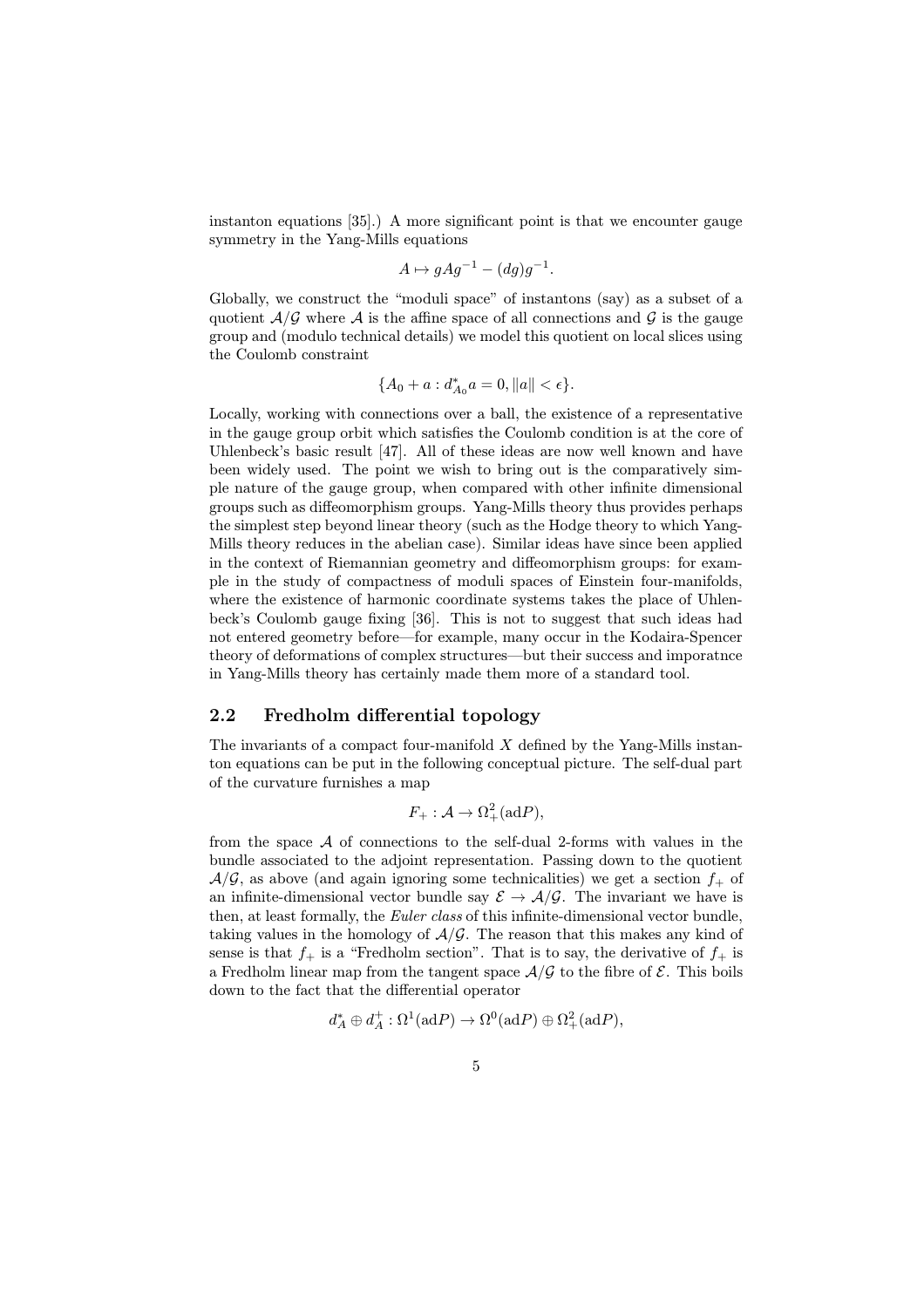over  $X$  is elliptic, hence a Fredholm operator between suitable Sobolev spaces. (Here  $d^+$  denotes the self-dual part of the exterior derivative.) It has been known for a long time (as least as far back as Smale's paper [40]) that some of the familiar constructions of differential topology can be transferred to infinite dimensions in the presence of such a Fredholm condition. Thus one can attempt to define the Euler class by perturbing  $f_{+}$  (if necessary) to a suitably generic section which will will vanish along a finite-dimensional manifold  $Z$  in  $\mathcal{A}/\mathcal{G}$ . of dimension equal to the index of the operator above. Then, provided  $Z$  is compact, the Euler class is defined to be the fundamental class of  $Z$ , just as in finite dimensional differential topology. In the case of the instanton equation compactness is a crucial technical issue, but the point we want to bring out here is that while the general context for this construction has been around for some time, Yang-Mills instantons provided perhaps the first decisive application of the ideas. Nowadays, these ideas have entered the mainstream and become familiar. A parallel discussion applies to Gromov-Witten invariants defined by holomorphic maps into symplectic manifolds and this has grown into an enormous research area. The ideas are intimately connected with classical problems of enumerative geometry. The ideas have also been applied to, for example, Special Lagrangian submanifolds [31].

We would like to make two remarks about the applications of these notions of "Fredholm differential topology". The first is that their use in Yang-Mills theory required a significant change in viewpoint. The theory of deformations of Yang-Mills instantons was developed by Atiyah, Hitchin and Singer in analogy with the Kodaira-Spencer theory of deformation of complex structures, in turn reaching back into the general notion of moduli in complex geometry. In traditional moduli problems one quite often obtains a moduli space which has very "nongeneric" properties; for example, with singularities, or of a dimension greater than that predicted by the index calculation: in other words transversality fails for the original map defining the geometric problem. Nevertheless, in the classical setting, the moduli space is what it is, singularities and all. From the Fredholm differential topology point of view one wants to think rather differently: discarding the original moduli space and considering instead the solutions of a perturbed problem. Nowadays, this all seems familiar. In fact an extensive theory has been developed of "virtual moduli cycles" which associates a class  $\mu$ in the homology of the original moduli space  $M$  to the infinitesimal data governing the deformation problem, in such a way that (in the Yang-Mills setting above) the homology class  $[Z]$  of the zero set of a generic perturbed section is the image of  $\mu$  under the inclusion  $M \to \mathcal{A}/\mathcal{G}$ . For example, in a simple case when the moduli space  $M$  is smooth but of dimension greater than that predicted by the index calculation the class  $\mu$  will be the Poincaré dual of the Euler class of a finite dimensional vector bundle over M defined by the cokernel of the linearised operator.

The second remark concerns the general context in which these ideas can be applied in geometric problems. Consider, for example, the theory of holomorphic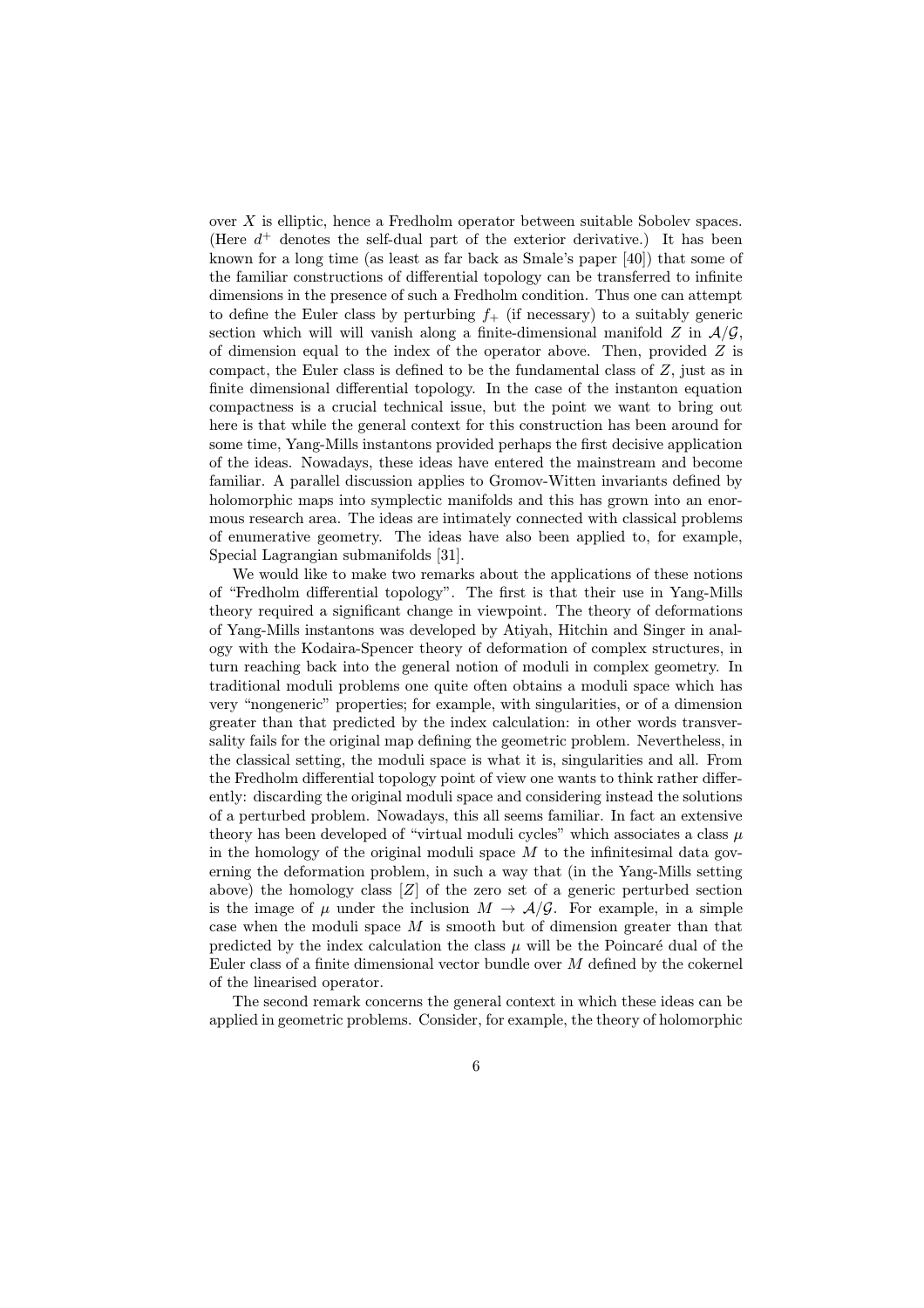vector bundles over a compact complex manifold  $Y$ . Whatever the dimension of Y there is a deformation theory, describing (roughly speaking) a neighbourhood of a point  $[E]$  in the moduli space of all holomorphic bundles in terms of data involving the cohomology groups  $H^i(\text{End}(E))$  for  $i = 0, 1, 2$ . When  $i = 1$ we have the space of infinitesimal deformations and when  $i = 2$  the space of obstructions. In the case when  $Y$  is a complex surface this moduli space can be interpreted (roughly speaking) as a moduli space of instantons, and one can imagine generic perturbations as described above. The fundamental reason why this works (ignoring issues of compactness etc.) is that—for trivial dimensional reasons—there are no other cohomology groups  $H^i(\text{End}(E))$  for  $i > 2$ . Similarly for moduli spaces of maps from one complex manifold  $U$  to another  $V$ : the deformation theory about a given map  $f: U \to V$  is governed by the cohomology groups  $H^i(U; f^*(TV))$  for  $i = 0, 1$ . (Now  $i = 0$  gives the space of infinitesimal deformations and  $i = 1$  the space of obstructions.) When U is a complex curve there are again no higher cohomology groups, for trivial dimensional reasons. In general one can hope to apply the "Fredholm differential topology" idea (leading to virtual moduli cycles etc.) in any deformation problem where the higher cohomology groups, beyond the obstruction space are zero. An example of this is Thomas' theory of "counting" holomorphic bundles over Calabi-Yau threefolds [46]. The general setting of that theory applies equally well to bundles over threefolds where the anticanonical bundle  $K^{-1}$  has a holomorphic section [18], since in that case the higher cohomology group  $H^3(\text{End}(E))$  vanishes for a stable bundle E.

These remarks suggest two questions.

- Is there some useful way of extending the ideas to problems in which higher cohomology groups enter in the deformation theory (for example to holomorphic bundles over complex manifolds of dimension bigger than 3)?
- Are there other interesting applications of the idea, to cases where the higher cohomology vanishes? For example in the case of moduli spaces of complex surfaces the deformations are governed by the cohomology groups of the tangent bundle, and the desired vanishing holds for dimensional reasons.(In other words, the theory is described by a two step elliptic complex.) So one could hope to define a virtual moduli cycle in that case, but it is not clear what this could be good for.

## 2.3 Glueing techniques

Probably the most influential idea on the PDE and analysis side of the work on Yang-Mills theory in differential geometry, is Taubes' approach to the construction of solutions by "glueing". The general strategy is to construct an explicit approximate solution, built out of standard models and appropriate cut-off functions, and then to deform this to a true solution by means of an implicit function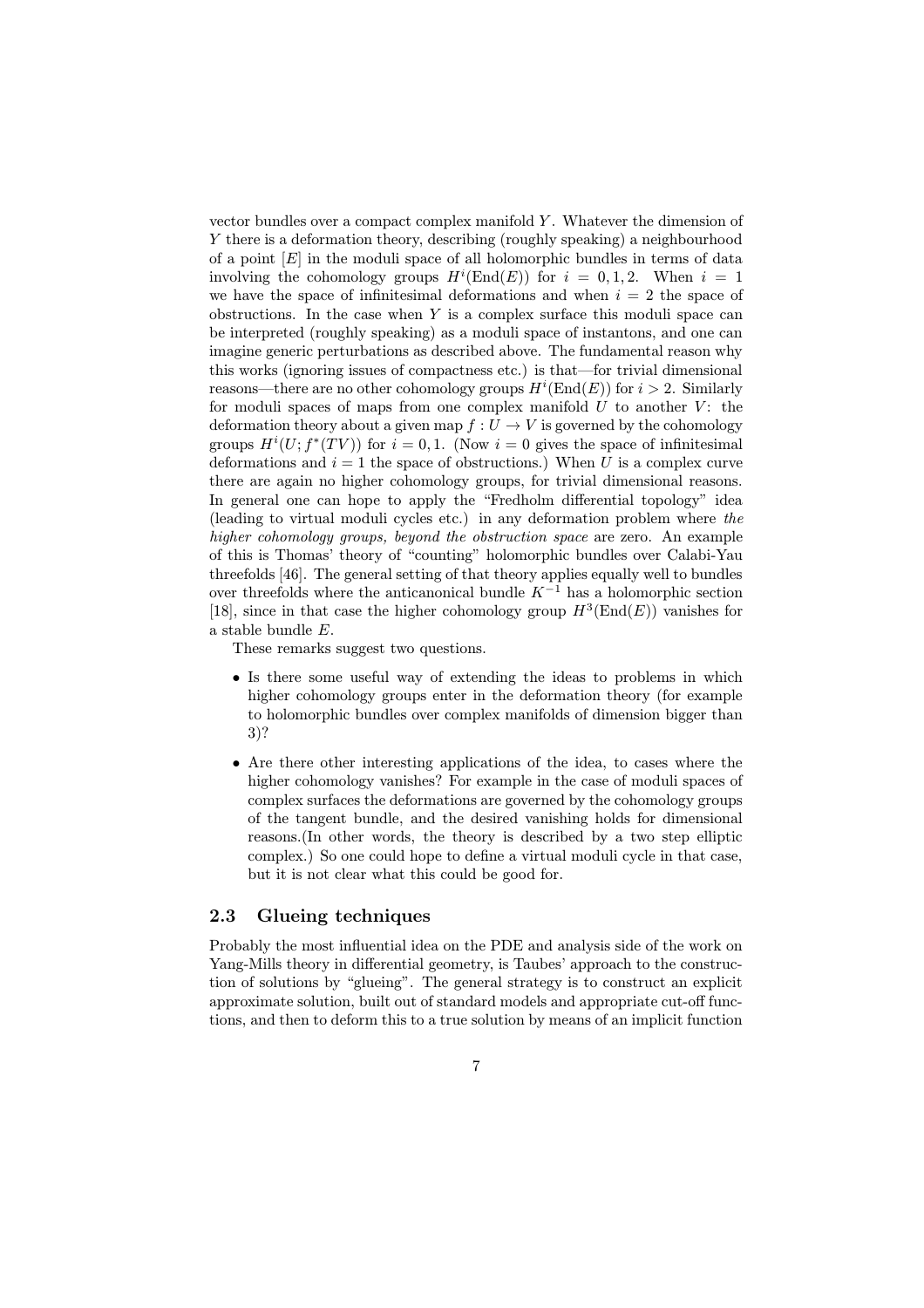theorem. The main technical work frequently comes down to estimates for the inverse of the differential operator defining the linearised problem. Taubes applied this strategy to a variety of problems in Yang-Mills theory (instantons on four-manifolds, monopoles on  $\mathbb{R}^3$ , the Seiberg-Witten equations). Since then the same kind of strategy has also been applied to other differential geometric problems, for example constant mean curvature surfaces [32] and manifolds of exceptional holonomy [30]. Quite possibly the same general strategy may have been used by other, earlier, writers in other problems, but in any case the work of Taubes in Yang-Mills theory has made this into something close to a standard tool in differential geometry. Of course the success of the method depends on having an appropriate approximate solution and this is connected to the "particle like" nature of the standard instantons and monopoles. (In the applications of this strategy there is also typically a real parameter in the problem— for example, monopole separation or instanton size.)

The remark we would like to make here is that Taubes' gluing technique gives a new point of view on results such as the classical Runge Theorem in complex analysis (approximation of holomorphic functions on a domain by rational functions). This is explained in [13]; written in response to questions of Gromov. The analogue of the Runge theorem for instantons is that any solution of the instanton equations on a domain  $\Omega$  in  $S^4$  can be approximated by global solutions (where the Pontrayagin number will usually need to tend to infinity as the approximation becomes better and better). The method of proof is first to choose an arbitrary extension of the instanton then to modify this to an aproximate solution by gluing in many small standard "bubbles" in  $S^4 \setminus \Omega$  and finally to deform to a global solution. This approach should be applicable to other problems: for example it suggests that there may be a "Runge Theorem" for holomorphic maps into a complex manifold V provided that all tangent vectors in V arise as tangents to holomorphic spheres.

## 2.4 Moment maps and stability

The link between the Yang-Mills equations and the algebro-geometric notion of "stability" which appears in the Kobayshi-Hitchin conjecture has become influential in complex differential geometry as a whole. (Of course the Kobayashi-Hitchin conjecture was predated by the work of Narasimhan and Seshadri [38], which covers the special case of bundles over complex curves, but the wider significance of the ideas did not emerge until later.) It leads in to a general setting for many important links between complex geometry and "metrical" structures. In finite dimensions this is the "Kempf-Ness principle": if a group say  $GL(n, \mathbb{C})$ —acts linearly on  $\mathbb{C}^N$  then a criterion for picking out a preferred representative in each orbit is to choose a vector of minimal length. If the orbit is closed (or "stable") such a representaive exists and is unique up to the action of the unitary group  $U(n)$ . In the projective space  $\mathbf{CP}^{N-1} = \mathbf{P}(\mathbf{C}^N)$  these representatives yield zeros of the "moment map" for the  $U(n)$  action. Even in this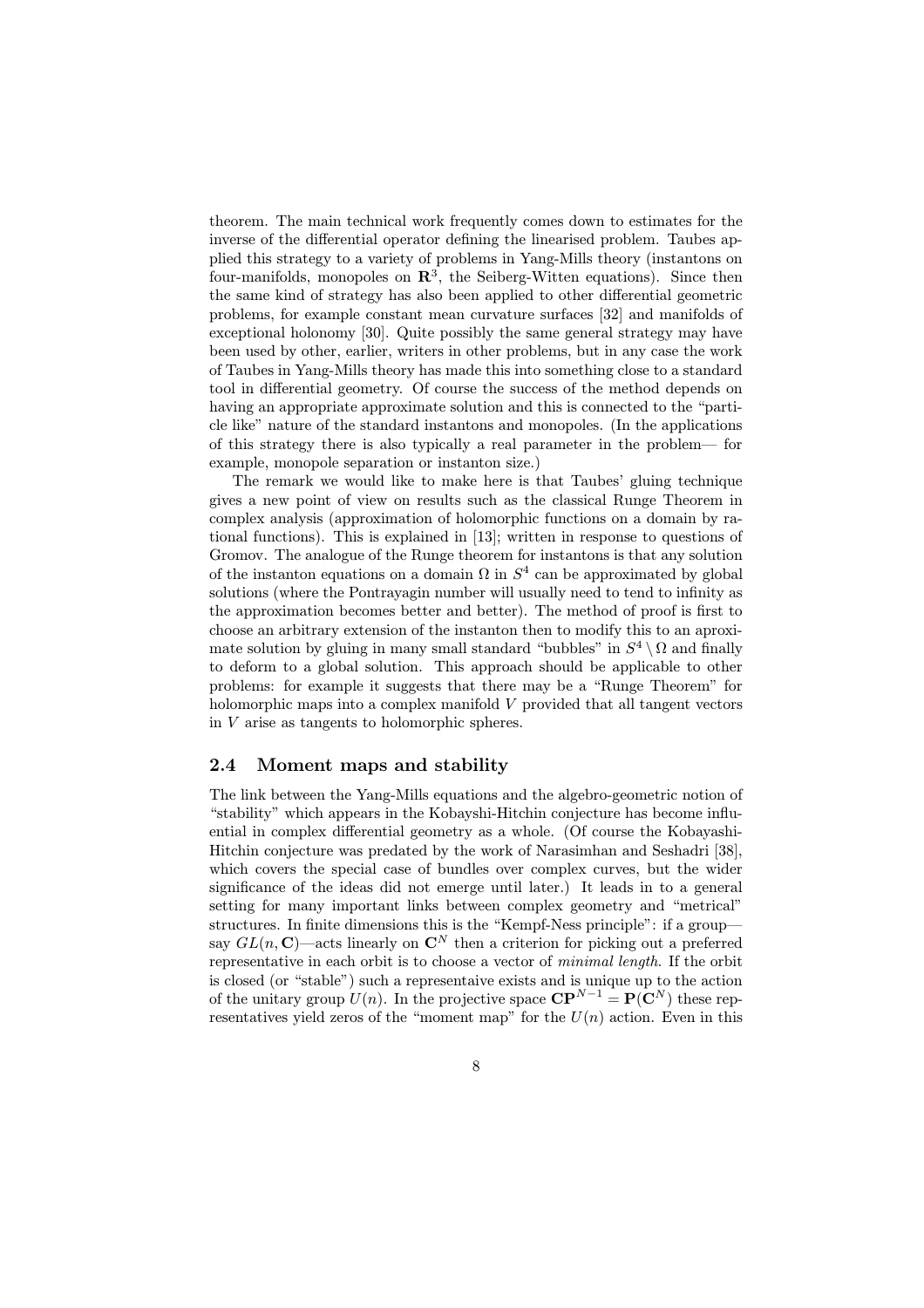simple setting, these preferred representives often have geometric interest. For example, the basic fact that any semisimple complex Lie group has a compact real form can be proved in this way. However the real impact of these ideas has arisen from the realisation (going back to Atiyah and Bott [1]) that the same notions can usefully be applied in cases where the finite-dimensional Lie groups  $GL(n, \mathbb{C}), U(n)$  are replaced by infinite-dimensional groups. In the case of the Kobayashi-Hitchin conjecture, the analogue of the group  $U(n)$  is the group G of gauge transformations of a unitary bundle over a compact Kahler manifold. The analogue of the projective space  $\overrightarrow{CP}^{N-1}$  is the space A of connections, and the vanishing of the moment map is precisely the Yang-Mills equation ocurring in the Kobayashi-Hitchin conjecture. The analogue of the vector space  $\mathbb{C}^N$  is more esoteric: it is essentially the total space of a "determinant line bundle". The functional which corresponds to the length of vectors in  $\mathbb{C}^N$  is the Quillen norm in this determinant line bundle, defined via zeta-function regularisation of the determinants of Laplace operators. Thus there is a significant contact with the Arakelov theory of Bismut, Gillet, Soulé et al [41], which was developed—from quite a different direction—at about the same time.

This picture is essentially a formal one, and does not by itself lead directly to a proof of the Kobayashi-Hitchin conjecture. Such proofs require some input from PDE theory: elliptic estimates etc. However the formal picture is an important guide. In the past decade there has been considerable activity developing the analogue of these ideas for Kahler metrics on complex manifolds, rather than on auxiliary bundles as in the Yang-Mills case. For example, the fact that any compact Riemann surface has a metric of constant curvature appears as another instance of this general picture [16]. For the Kahler metric problem, the gauge group is replaced by the group of symplectomorphisms of the manifold (in line with the remarks in (2.1) above). The moment map condition is that a metric has constant scalar curvature: a condition discussed extensively by Calabi [8] (also motivated in part by Yang-Mills theory, although following a different route to the one we have discussed here). The analogue of the Kobayashi-Hitchin conjecture has not been proved yet, largely because of the formidable nature of the nonlinear, fourth order, PDE involved, but this is an important goal in current research.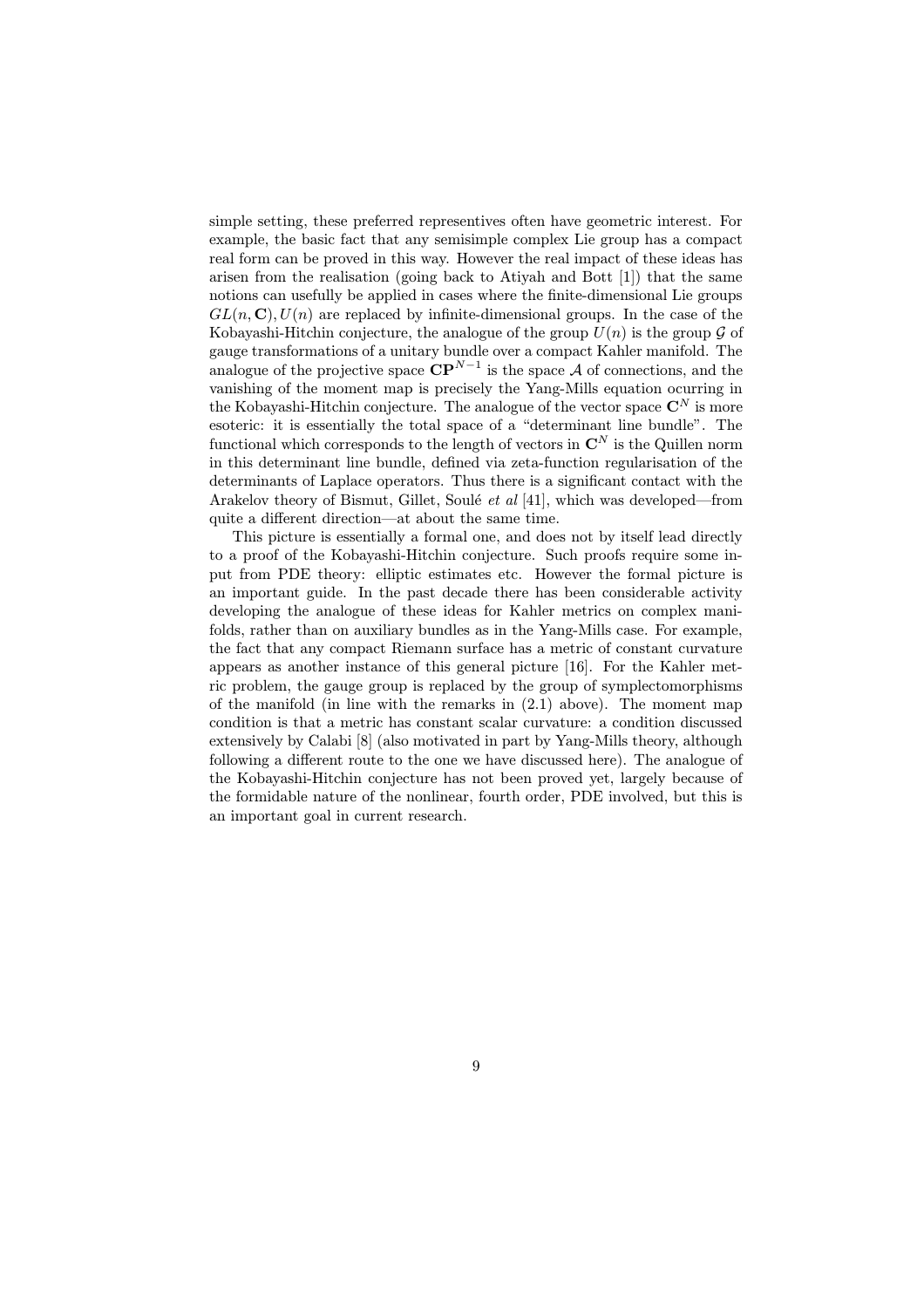In this section we will discuss a selection of problems involving mathematical aspects of Yang-Mills theory.

## 3.1 Four-manifolds and invariants

#### The classification of smooth four-manifolds

This is a very large problem–not to be taken literally. It is also one which may have little to do with Yang-Mills theory. The current state of the theory is illustrated well by the paper [21] of Fintushel and Stern. They construct a large family of four-manifolds—one for each knot in  $\mathbb{R}^3$ —all homeomorphic to the standard complex K3 surface. Many of these can be distinguished by their Seiberg-Witten invariants, which reduce in this case to the Alexander polynomials of the knots (and presumeably the Yang-Mills instanton invariants contain just the same information). On the other hand, there are many different knots with same Alexander polynomials, and for these it is completely unclear whether the correspoding four-manifolds are diffeomorphic. There are at present no techniques to either distinguish the manifolds or to establish the existence of diffeomorphisms between them (beyond, in the latter case, some inspired explicit construction). It is thus impossible to prediuct how the theory will develop in the future, but in any case since the known invariants (instanton, Seiberg-Witten) come from Yang-Mills theory, it is reasonable to hope that any developments in the understanding of four-manifolds will have some bearing on that theory.

Aside from the overall classification problem, there are various questions having more to do with the internal structure of the invariants for general fourmanifolds. For example

Do all compact four-manifolds have "simple type" in the sense of Witten [50] and Kronheimer and Mrowka [33]?

An obvious outstanding problem is:

Prove Witten's conjecture [50] relating the instanton and Seiberg-Witten invariants.

There is little doubt that the result is true and a proof under some additional hypotheses has been given by Feehan and Leness [20]. The development of Feehan and Leness' approach would seem to require advances in the technique for describing the compactification of instanton moduli spaces. The description of these compactifications, in a form in which one can carry out the appropriate topological calculations (i.e evaluation of cohomology classes on the "links" of points at infinity) has been a long-running issue and it seems that new ideas are required to cut through the complexity of the phenomena that occur when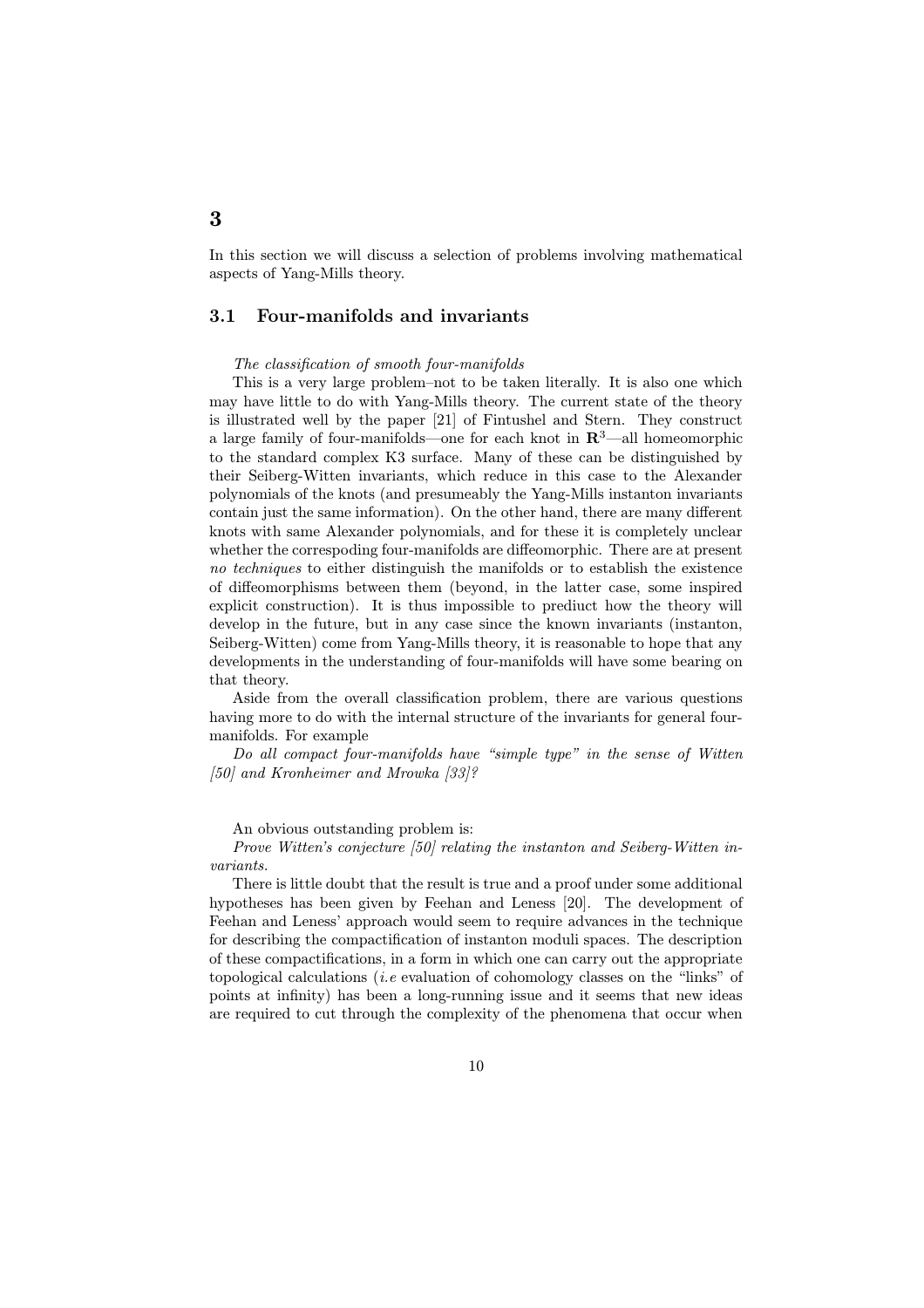the Pontrayagin class becomes large. Perhaps more significant than the actual proof of Witten's conjecture is the search for a mathematical understanding of the structural relationship between the theories: the appearance of elliptic curves etc. The work of Nakajima and Yoshioka [37] seems to have gone furthest in this direction.

## 3.2 Floer Theory

Understand the relation between the instanton and Seiberg-Witten Floer theories for three-manifolds

The Floer theories for three-manifolds, connected with the instanton and Seiberg-Witten equations over four-manifolds with boundaries, seem to be considerably more intricate and subtle than the theories for closed 4-manifolds. It is not clear how the two theories are related. In this direction we note the following. Let Y be a compact oriented three-manifold and consider the question of what negative-definite intersection forms can be realised by 4-manifolds  $X$  with boundary  $Y$ . One obtains restrictions on the intersection forms in either the instanton or Seiberg-Witten Floer theories (see [25], [14]). The general shape of these restrictions is that certain elements of the Floer group  $HF^*(Y)$ , determined by  $X$ , must be nonzero if the intersection form of  $X$  satisfies appropriate conditions (for example having no elements of length  $-1$ ). In particular the Floer group itself must be nonzero. A natural question is whether the restrictions on the intersection forms obtained in the two theories are equivalent. This might give a guide to the general relation between the Floer theories.

A moduli space  $M(S)$  of flat connections over a compact oriented surface S has a canonical sympletic form  $\omega$ . Thus the mapping class group  $\Gamma_S$  of the surface acts by symplectomorphisms on  $M(S)$ . Dynamical aspects of this action have been studied by Goldman [26]. The action is also an important ingredient in Witten's theory of knot and 3-manifold invariants. One can ask about the composite map from  $\Gamma_S$  to the group  $\Gamma(M(S), \omega)$  of symplectomorphisms of  $M(S)$  modulo symplectic isotopy.

Does this map give an injection, or even an isomorphism from  $\Gamma_S$  to  $\Gamma(M(S), \omega)$ ? Floer theory provides one tool for attacking this question. By the result of Dostoglou and Salamon [19] the symplectic Floer groups—which are invariants of classes in  $\Gamma(M(S), \omega)$ —coincide with the instanton Floer groups of the threemanifolds obtained as mapping tori. Some results in this direction were obtained in the early 1990's by M. Callahan, but unfortunately Callahan left mathematics before writing up his work.

## 3.3 Gauge theory in higher dimensions

There are analogues of the instanton equation for connections on bundles over manifolds of dimension 7 or 8 with the exceptional holonomy groups  $G_2$ ,  $Spin(7)$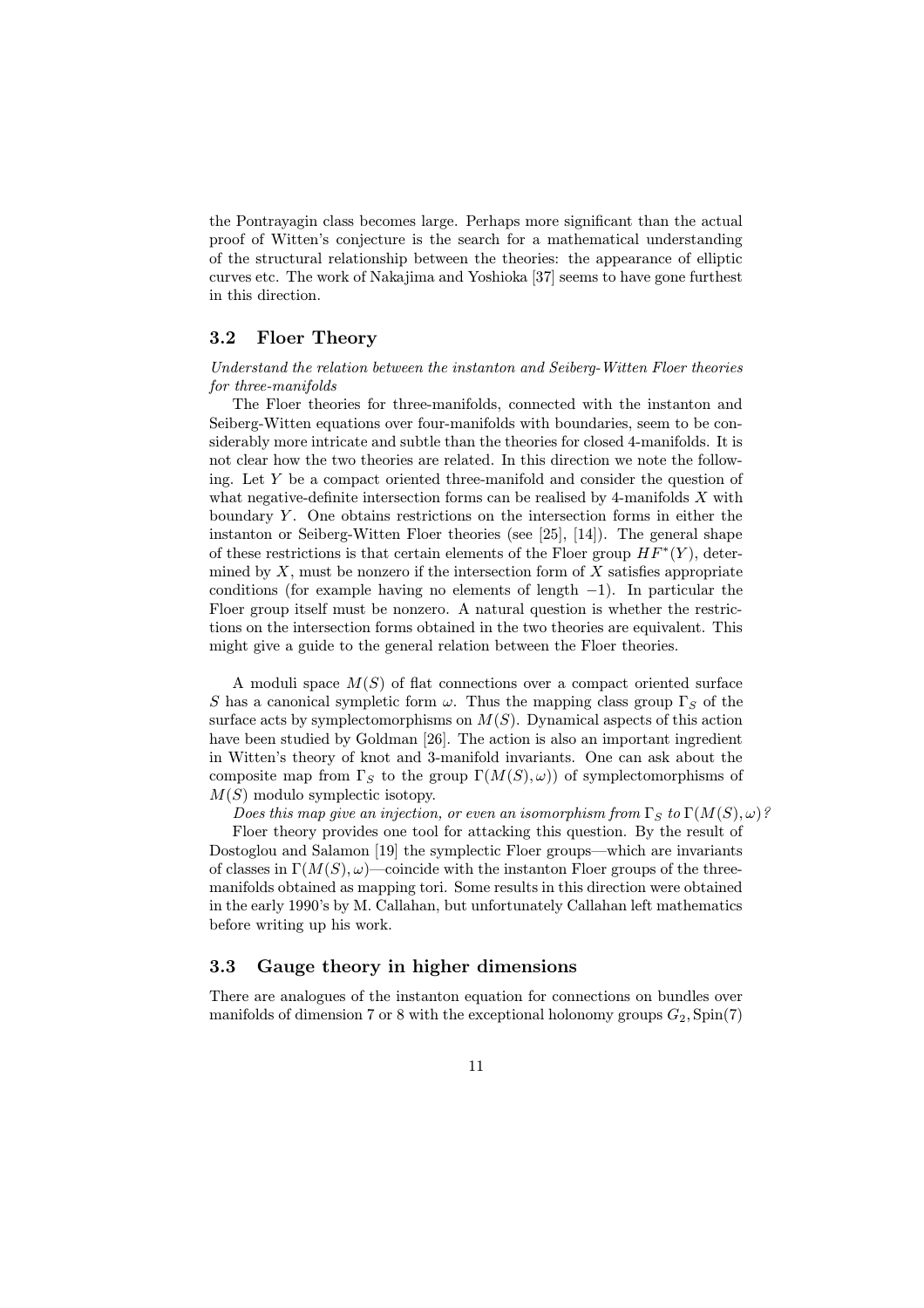respectively [18], together (potentially) with the attendant Floer theories etc. The overriding problem in developing a complete theory (*i.e.* a theory of invariants in the Fredholm differential topology setting discussed in (2.2) above), is that of compactness. There are important results of Tian [45] here, but it seems that the theory depends on a corresponding (and currently absent) theory for the relevant codimension-4 calibrated submanifolds. Nevertheless there are many interesting questions which should be accessible such as

Construct non-trivial solutions of the  $G_2$  and  $Spin(7)$  instanton equations over the manifolds constructed by Joyce and Kovalev.

The obvious approach here is to use some variant of Taubes' gluing strategy.

# References

- [1] M.F. Atiyah and R. BottThe Yang-Mills equations over Riemann surfaces Philosophical Transactions of the Royal Society of London, Series A 308 (1982) 523-615
- [2] M. F. Atiyah, V. Drinfeld, N. J. Hitchin, Yu. I. Manin Construction of instantons Physics Letters 65A (1978) 185-187
- [3] M. F.Atiyah, N. J. Hitchin and I. M. Singer Self-duality in four-dimensional Riemannian geometry Proc. Roy. Soc. London, Series A 362 (1978) 425-61
- [4] M. F. Atiyah and J.D.S. Jones Topological aspects of Yang-Mills theory Commun. Math. Phys. 61 (1978) 97-118
- [5] J-P. Bourguignon and H. B. Lawson Stability and isolation phenomena for Yang-Mills fields Commun. Math. Phys. 79 (1981) 189-230
- [6] C. Boyer, B. Mann, J. Hurtubise and R. Milgram The topology of instanton moduli spaces, *I: the Atiyah-Jones conjecture Annals of Math.* **137** (1993) 561-609
- [7] S. Bradlow, G. Daskalopoulos, O. Garcia-Prada and R. Wentworth Stable augmented bundles over Riemann surfaces In: Vector bundles in algebraic geometry Cambridge UP (1995) 15-67
- [8] E. Calabi Extremal Kahler metrics In:Seminar in Differential geometry (ed. Yau) Princeton U.P. (1983)
- [9] S. K. Donaldson An application of gauge theory to four-dimensional topology Jour. Differential Geometry (1983) 18 279-315
- [10] S. K. Donaldson Anti-self-dual Yang-Mills connections on complex algebraic surfaces and stable vector bundles Proc. London Math. Soc. 3 (1985) 1-26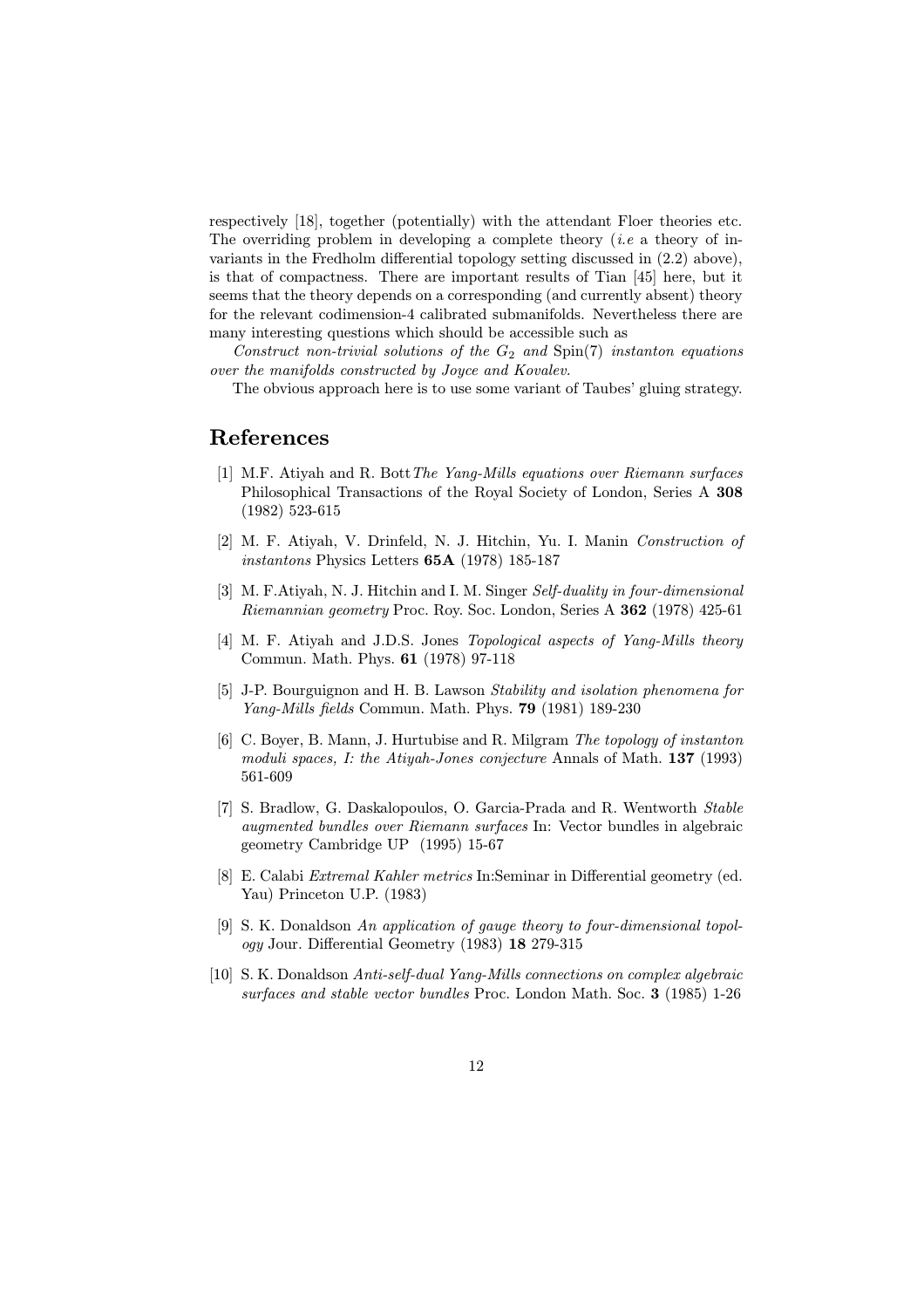- [11] S. K. Donaldson Infinite determinants, stable bundles and curvature Duke Math. Jour. 54 (1987) 231-47
- [12] S. K. Donaldson Polynomial invariants of smooth four-manifolds Topology (1990) 257-315
- [13] S. K. Donaldson *The approximation of instantons* Geometric and Functional Analysis 3 (1993) 179-200
- [14] S. K. Donaldson Floer homology groups in Yang-Mills theory Cambridge U.P. (2002)
- [15] S. K. Donaldson Mathematical uses of gauge theory In: The Encyclopaedia of Mathematical Physics Ed. J-P Francoise, G. Naber and Tsou Sheung Tsun, Elsevier (to appear 2006)
- [16] S. K. Donaldson Moment maps in Differential Geometry In: Surveys in Differential geometry Ed. Yau Vol 8 International Press (2003) 171-190
- [17] S. K. Donaldson and P. B. Kronheimer The geometry of four-manifolds Oxford U.P. (1990)
- [18] S. K. Donaldson and R. Thomas *Gauge theory in higher dimensions* In: The Geometric Universe Oxford UP (1998) 31-47
- [19] G. Dostoglou and D. Salamon Self-dual instantons and holomorphic curves Annals of Math. 139 (1994) 581-640
- [20] P. M. N. Feehan and T. G. Leness  $A$  general  $SO(3)$ -monopole cobordism formula relating Donaldson and Seiberg-Witten invariants arXiv:math.DG/0203047
- [21] R. Fintushel and R. Stern Knots, links and four-manifolds Inventiones Math. 134 (1998) 363-400
- [22] A. Floer An instanton invariant for 3-manifolds Commun. Math. Phys. 118 (1989) 215-40
- [23] A. Floer Morse Theory for Lagrangian intersections Jour. Differential Geometry 28 (1988) 513-47
- [24] R. Friedman Rank two vector bundles over regular elliptic surfaces Inventiones Math. 96 (1989) 283-332
- [25] K. Froyshov The Seiberg-Witten equations and four-manifolds with boundary Math. Res. Letters 3 (1996) 373-390
- [26] W. Goldman Ergodic Theory on moduli spaces Annals of Math. 146 (1997) 475-507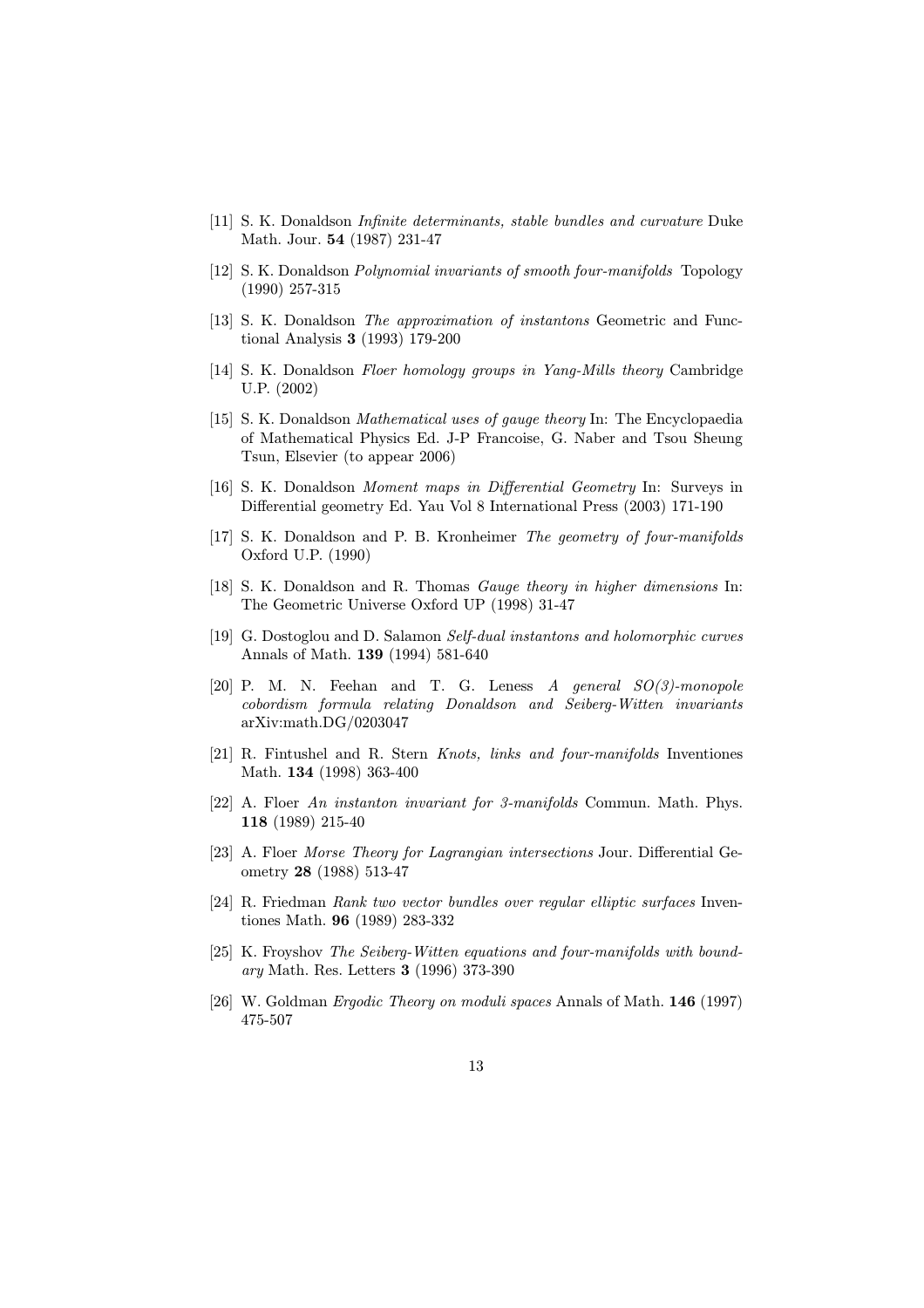- [27] R. Gompf and T. S. Mrowka Irreducible four-manifolds need not be complex Annals of Math. 138 (1993) 61-111
- [28] M. Gromov Pseudoholomorphic curves in symplectic manifolds Inventiones Math. 82 (1985) 307-47
- [29] N. J. Hitchin The self-duality equations over Riemann surfaces Proc. London Math. Soc. 55 (1987) 59-126
- [30] D. Joyce Compact Riemannian 7-manifolds with holonomy  $G_2$ , I Jour. Differential Geometry 43 (1996) 291-328
- [31] D. Joyce Special lagrangian submanifolds with isolated conical singularities V: survey and applications Jour. Differential Geom. 63 (2003) 279-347
- [32] N. Kapouleas Constant mean curvature surfaces in Euclidean three-space Jour. Differential geom. 33 (1991) 683-715
- [33] P. B. Kronheimer and T. S. Mrowka Embedded surfaces and the structure of Donaldson's polynomial invariants Jour. Differential Geometry (1995) 41 573-734
- [34] P. B. Kronheimer and T. S. Mrowka Witten's conjecture and Property P Geometry and Topology 8 (2004) 295-310
- [35] L. Mason and N. Woodhouse Integrability, self-duality and twistor theory Oxford U.P. (1996)
- [36] H. Nakajima Convergence of Einstein metrics and ALE spaces Sugaku 44 (1992) 133-146 (Japanese) AMS Translations service 160 79-94
- [37] H. Nakajima and K. Yoshioka Lectures on instanton counting CRM Proceedings and Lecture Notes 38 Amer, Math. Soc (2004)
- [38] M. S. Narasimhan and C. S.Seshadri Stable and unitary vector bundles on compact Riemann surfaces Annals of Math. 65 (1965) 540-67
- [39] L. Sibner, R. Sibner and K. Uhlenbeck Solutions to the Yabg-Mills equations that are not self-dual Proc. Nat. Acad. Sci. USA 86 (1989) 8610-13
- [40] S. Smale An infinite dimensional version of Sard's Theorem Amer. Jour. Math. 87 (1965) 861-66
- [41] C. Soule, D. Abramovich, J-F Burnol and J. Kramer Lectures on Arakelov Geometry Cambridge U.P. (1992)
- [42] C. H. Taubes Self-dual Yang-Mills connections over non self-dual 4 manifolds Jour. Differential Geometry 17 (1982) 139-70